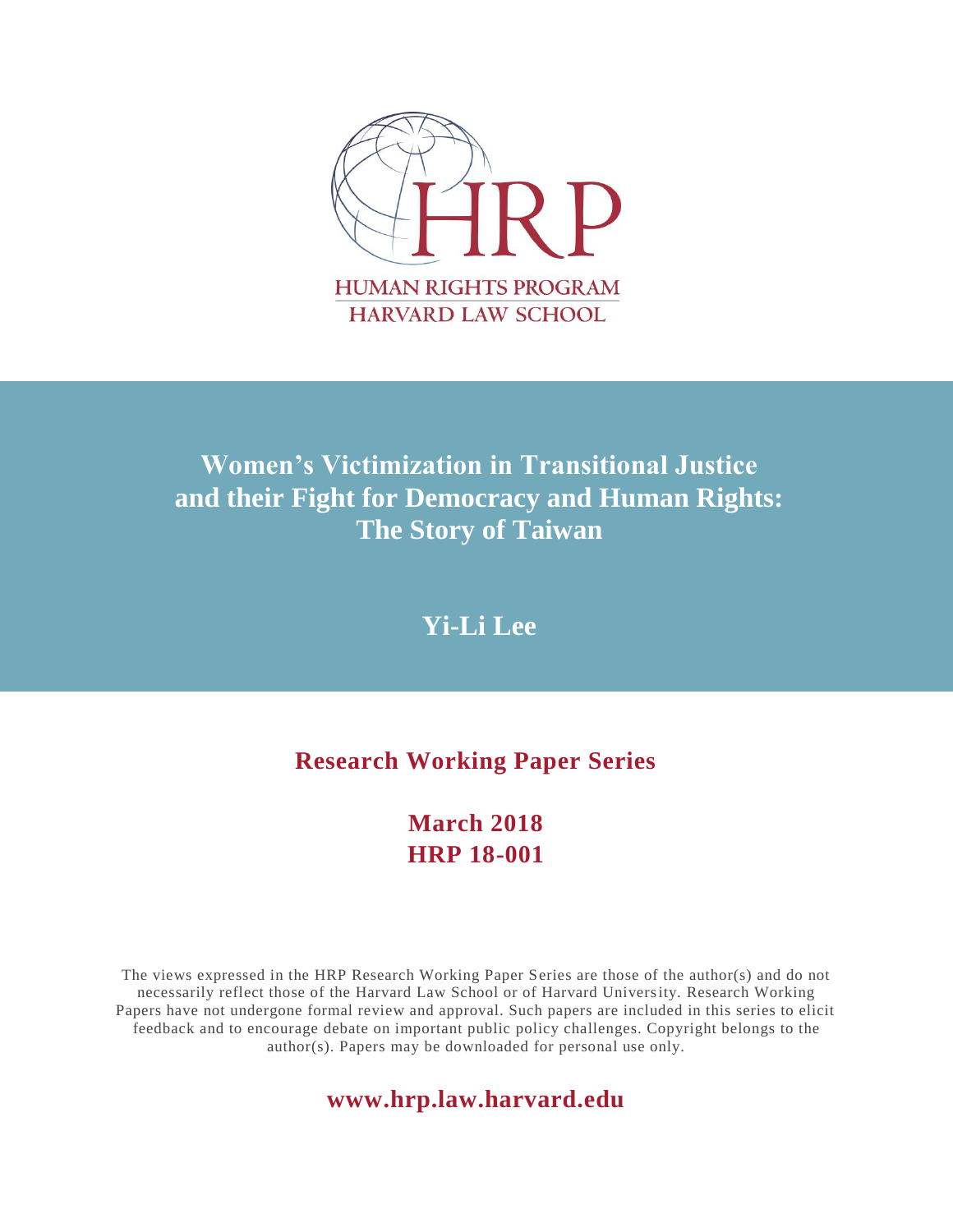#### Women's Victimization in Transitional Justice and their Fight for Democracy and Human Rights:

#### The Story of Taiwan<sup>1</sup>

#### Yi-Li Lee

### Visiting Scholar of Harvard Law School East Asian Legal Studies Program Former Visiting Fellow of Harvard Law School Human Rights Program

Women, even though they were main victims of Taiwan's authoritarian regime, have been largely absent from the transitional justice mechanisms after Taiwan successfully transformed into a democracy. Following the discussion of women's victimization in times of political oppression and the negative impacts of women's absence in Taiwan's current transitional justice process, this essay argues that the recent incorporation of the Convention on the Elimination of All Forms of Discrimination against Women provides a gender-sensitive legal framework for female victims to overcome the social and institutional obstacles that they have faced in transitional justice issues.

#### I. Women's Victimization During the Authoritarian Regime

Taiwan was ruled by an authoritarian regime for almost four decades before it initiated a democratization process in the early 1990s. During this long authoritarian period, the Constitution of Republic of China (ROC Constitution) was suspended by the "Temporary Provisions Effective during the Period of National Mobilization for the Suppression of Communist Rebellion". To consolidate its ruling legitimacy and power, the nationalist government (Kuomintang, KMT) soon imposed the Martial Law Decree over Taiwan. Consequently, the freedoms of speech, press and association and other civil and political rights guaranteed by the ROC Constitution were suspended and a great number of restrictive laws were enacted.<sup>2</sup> In addition, the KMT regime established and strengthened a widespread and enhanced security system and used it as an instrument for suppressing dissent and anti-government activities. Hence, institutionalized human rights violations penetrated every sector of Taiwanese society for forty years. Among the most serious atrocities were the "February 28 Incident" in 1947,<sup>3</sup> and the so-called "White Terror" that reached a peak in the 1950s

<sup>&</sup>lt;sup>1</sup> This paper also published by Justiceinfo.net at [https://www.justiceinfo.net/en/justice](https://urldefense.proofpoint.com/v2/url?u=https-3A__www.justiceinfo.net_en_justice-2Dreconciliation_34714-2Dwomen-2Dvictimization-2Dtransitional-2Djustice-2Dtaiwan.html&d=DwMFaQ&c=WO-RGvefibhHBZq3fL85hQ&r=af9PhbsDF_QnsEqtizIXkXMYJHE59_2yhmfEoOFBQbY&m=AXnBOVKYxqTmb2h0Mp-Pi_LZju77AtHzHJjafaFl2Kk&s=AYeKYemBzGRv-DyLYGCJurnK035DBpUMACS0qmVI3S8&e=)[reconciliation/34714-women-victimization-transitional-justice-taiwan.html.](https://urldefense.proofpoint.com/v2/url?u=https-3A__www.justiceinfo.net_en_justice-2Dreconciliation_34714-2Dwomen-2Dvictimization-2Dtransitional-2Djustice-2Dtaiwan.html&d=DwMFaQ&c=WO-RGvefibhHBZq3fL85hQ&r=af9PhbsDF_QnsEqtizIXkXMYJHE59_2yhmfEoOFBQbY&m=AXnBOVKYxqTmb2h0Mp-Pi_LZju77AtHzHJjafaFl2Kk&s=AYeKYemBzGRv-DyLYGCJurnK035DBpUMACS0qmVI3S8&e=)

 $^2$  Jiunn-rong Yeh, The Constitution of Taiwan: A Contextual Analysis 31-32 (2016).

<sup>&</sup>lt;sup>3</sup> February 28 Incident" began when the Chinese police killed a Taiwanese woman selling cigarettes without official authorization, sparking a brutal state massacre. The detailed story of February 28 Incident can be found: Steven Phillips, *Between Assimilation and Independence: Taiwanese Political Aspirations under Nationalist Chinese Rule, 1945-1948*, in TAIWAN: A NEW HISTORY (Murray A. Rubinstein ed., 2015) at 292-296.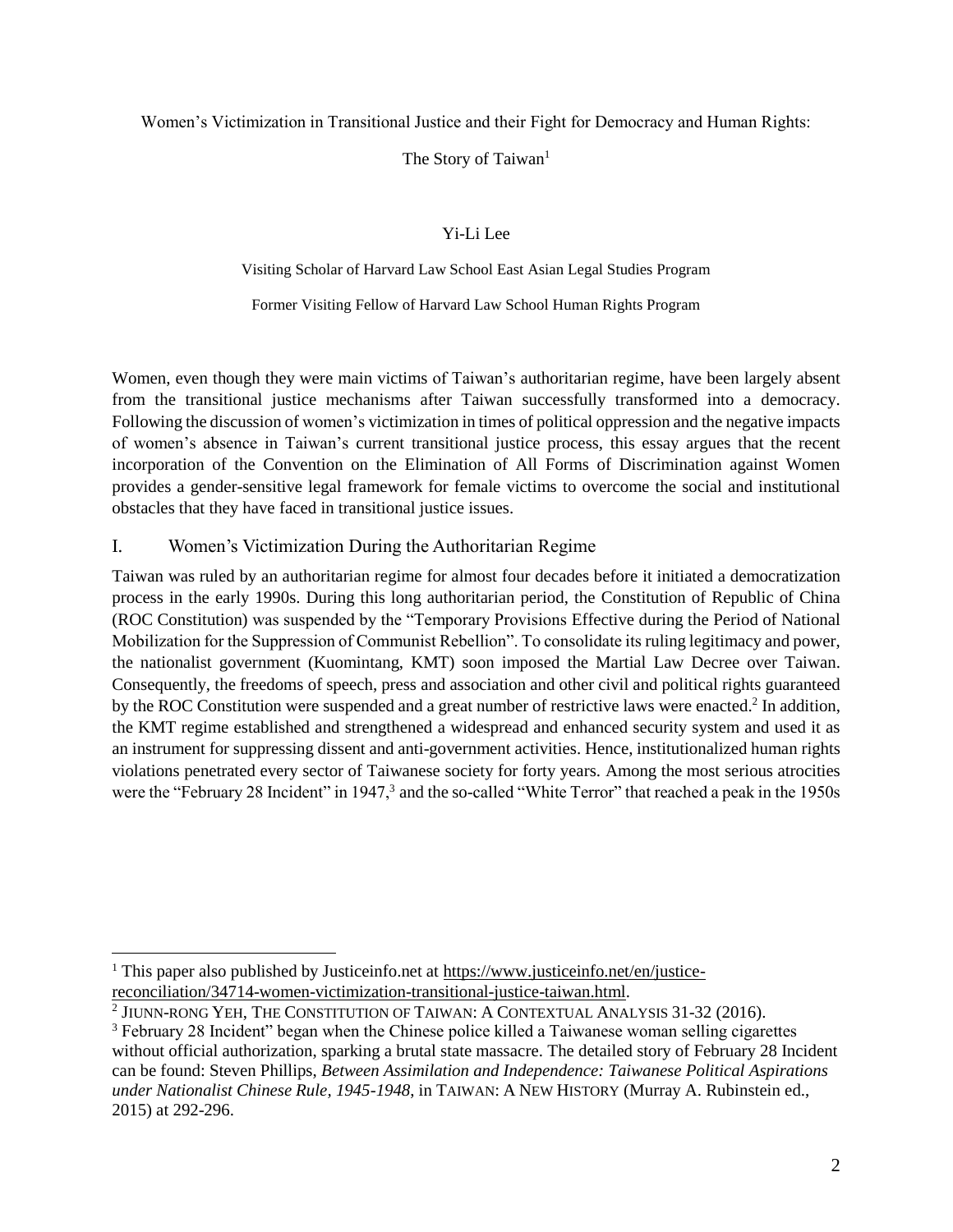and 1960s and continued to a lesser extent into the 1980s. <sup>4</sup>It is believed that thousands of victims were tortured, enforcedly disappeared, or even killed in those human rights violations.<sup>5</sup>

Women suffered various types of victimization in the context of institutionalized human rights violations. Some of them were intimidated, censored and prosecuted when they were suspected of anti-KMT regime activities by criticizing or thwarting its political agenda.<sup>6</sup> Similar to male violations, these women were usually taken and interrogated and often beaten and seriously tortured by intelligence agents and military police without the guarantee of physical freedom and due process. In addition, political violence and its impacts severely destroyed women's lives. For example, when many Taiwanese male elites, including doctors, lawyers, teachers, journalists, businessmen and political figures were arrested, imprisoned or executed without a fair trial by the authoritarian regime, most of their female family members became widows. These women usually faced financial difficulties and endured all forms of discrimination, poverty and marginalization after losing their primary male economic providers. These female victims remained silent about their suffering until Taiwan's democratization in the early 1990s.

II. Success of Gender Equality through Democratization but Lack of Women's Presence in Transitional Justice Agenda

The authoritarian rule was gradually dismantled by several rounds of peaceful negotiations between the KMT regime and the opposition party after lifting the Martial Law Decree in 1987.<sup>7</sup> Large-scale political and constitutional reforms were undertaken one after another when Taiwan transformed into as a constitutional democracy. Political democratization gave rise to a much more open society and many legal limits on civil and political rights were removed, which empowered civil society and facilitated the establishment of human rights and women groups.<sup>8</sup> These burgeoning human rights and women groups made great progress in improving the conditions of women through legal and judicial means. For instance, they launched several strategic constitutional litigation before the Constitutional Court of Taiwan, resulting in successful changes to law and policy on various gender issues. In addition, gender mainstreaming reforms were undertaken and relevant gender laws were enacted to improve women's economic and social status.<sup>9</sup> The process of democratization also witnessed constitutional recognition of formal equality and quotas for

<sup>&</sup>lt;sup>4</sup> "White Terror" was the dark period ruled by the Martial Law Decree after February 28 Incident. Ten thousands of people were tortured, disappeared and killed because of political repression of the KMT regime. After the lifting of Martial Law in 1987, the government of Taiwan launched the truth investigation and compensated to the victims of the February 28 Incident and White Terror. The detailed story of the White Terror Period can be found: SHELLEY RIGGER, POLITICS IN TAIWAN: VOTING FOR DEMOCRACY 55-80 (1999).

<sup>5</sup> Naiteh Wu, *Transitional Without Justice, or Justice Without History: Transitional Justice in Taiwan*, 1 TAIWAN J. DEMOCRACY 1 82-92 (2005).

<sup>6</sup> HSIU-HUA SHEN, WOMEN'S FEBRUARY 28: STORIES OF POLITICAL WIDOWS, 9-14 (1997) (In Chinese) <sup>7</sup> Yeh, *supra* note 1, at 36-38.

<sup>8</sup> Jiunn rong Yeh, *Marching Towards Civic Constitutionalism with Sunflowers*, 45(1) H. K L. J. 315 (2015)

<sup>9</sup> Wen-Chen Chang, *Public-interest Litigation in Taiwan: Strategy for Law and Policy Reforms in Course of Democratization*, in PUBLIC INTEREST LITIGATION IN ASIA 142-144(Po Jen Yap & Holning Lau eds. 2010); Wen-Chen Chang, *An Isolated Nation with Global-minded Citizens: Bottom-up Transnational Constitutionalism in Taiwan*, 4(3) NTU L. REV. 221 (2009)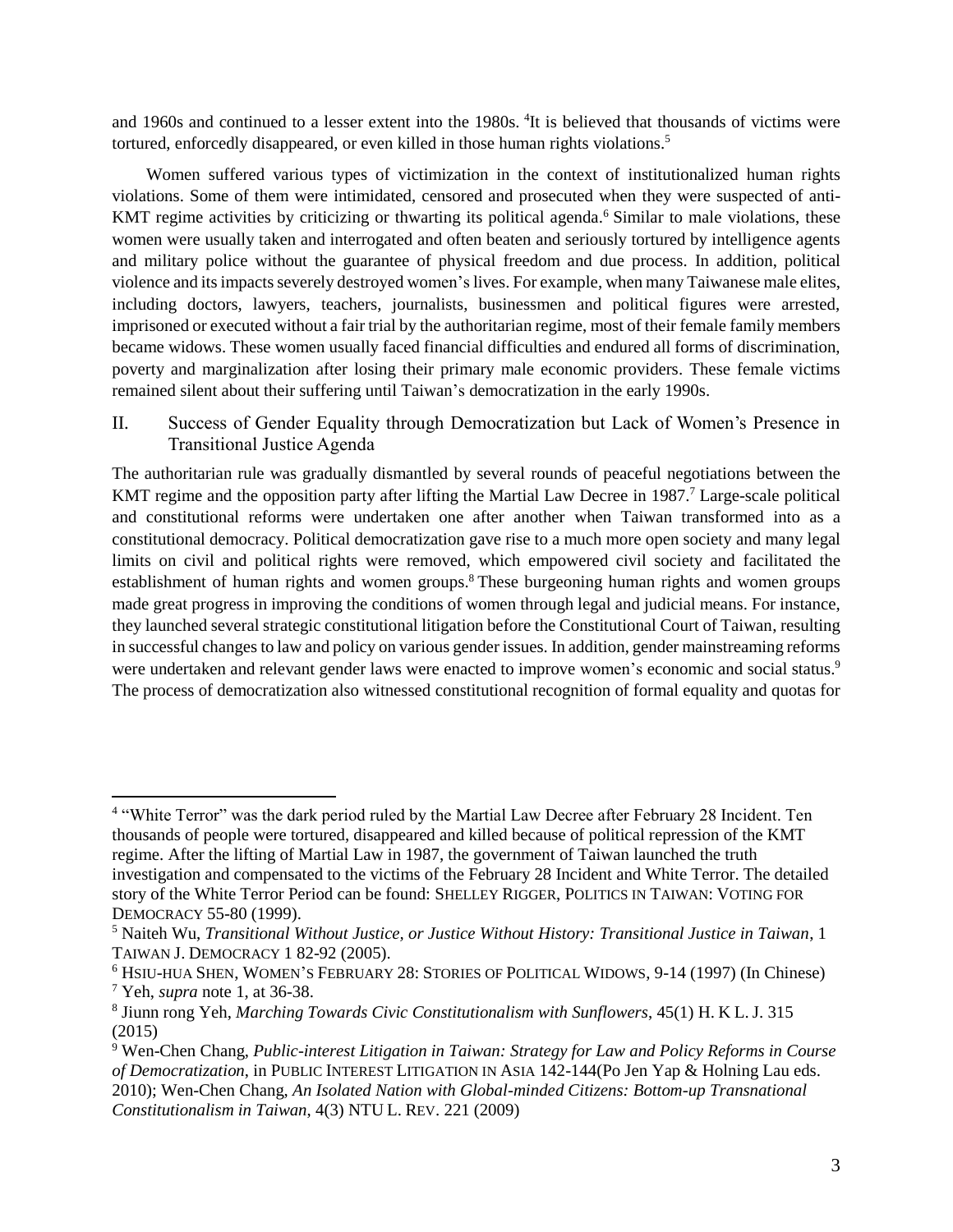women in electoral politics,<sup>10</sup> which not only increased the number of female representatives in local and national legislatures, but also empowered some female victims of the former authoritarian regime to run for local or national elections. Through their political campaigns and activities, their past suffering drew public attention. Some of them even became famous political figures and held important official positions.

Democratization also required the newly elected governments to deal with past human rights violations. <sup>11</sup> Negotiation-oriented political transition led by male elites produced compensation-based transitional justice policies and mechanisms that mainly offered money to those who suffered past human rights violations in 1990s. Since women's rights groups and activists prioritized gender equal payment and equal rights in the family over gender-based violence of transitional justice in their reform agenda, the progress of gender equality failed to be reflected in the design of transitional justice mechanisms. Without a gender perspective, the transitional justice mechanisms not only failed to capture the complex gendered experiences during the authoritarian period, but also did not take the specific victimization of women into account. The absence of women in the design of transitional justice mechanisms has had negative effects on accountability, truth finding and social reconciliation. For example, the compensation-oriented transitional justice policies mechanisms fail to address the responsibility of perpetrators of human rights violations. This inhibits female victims from launching lawsuits to redress their physical and mental suffering. Without any accountability mechanism, female victims have huge difficulties knowing who was responsible for their suffering. In addition, the current limited truth investigation lacks a gender perspective and therefore could not fully document the historical accounts of women's victimization under the authoritarian regime. Furthermore, the rigid categories prescribed by compensation laws only partly satisfied the specific material and psychological needs of female victims. Those negative impacts inevitably produced social division and impeded political reconciliation for Taiwan.

III. Inclusion of Gender Perspective in New Transitional Justice Mechanisms when Taiwan Incorporated International Human Rights Laws in Domestic Legal Systems

Recent endeavors of civic groups pushed the Taiwanese government to incorporate international human rights laws in the domestic legal system. <sup>12</sup> For example, the government ratified the Convention on the Elimination of All Forms of Discrimination against Women (CEDAW) in 2007. In 2009, the government also ratified the International Covenant on Civil and Political Rights and the International Covenant on Economic, Social and Cultural Rights. The Implementation Acts to those international human rights laws were enacted one after another to guarantee the rights in those laws directly applicable in the Taiwanese legal system.<sup>13</sup> Among those treaties, the CEDAW provides some feasible guidelines to break the legal and social barriers that women have faced in the transitional justice process. For example, the CEDAW's Committee has repeatedly emphasized gender equality and gender inclusion shall be recognized and realized by all government agencies of state parties. <sup>14</sup>In terms of transitional justice, the Committee, in its

 $\overline{a}$ 

<sup>10</sup> Ruth Rubio-Marin & Wen-Chen Chang, *Sites of Constitutional Struggle for Women's Equality*, *in* ROUTLEDGE HANDBOOK OF CONSTITUTIONAL LAW 308 (Mark Tushnet, Thomas Fleiner, & Cheryl Saunders eds., 2012).

<sup>11</sup> Wu, *supra* note 4, at 83-94.

<sup>12</sup> Yeh, *supra* note 1, at 233-236.

<sup>13</sup> *Id.* 

<sup>14</sup> Committee on the Elimination of Discrimination against Women, *General Recommendation No. 25 on Article 4, Paragraph 1, of the Convention on the Elimination of All Forms of Discrimination against Women on Temporary Special Measures*, 2004, http://www.refworld.org/docid/453882a7e0.html (last visited September 15 2017); Committee on the Elimination of Discrimination against Women , *General*